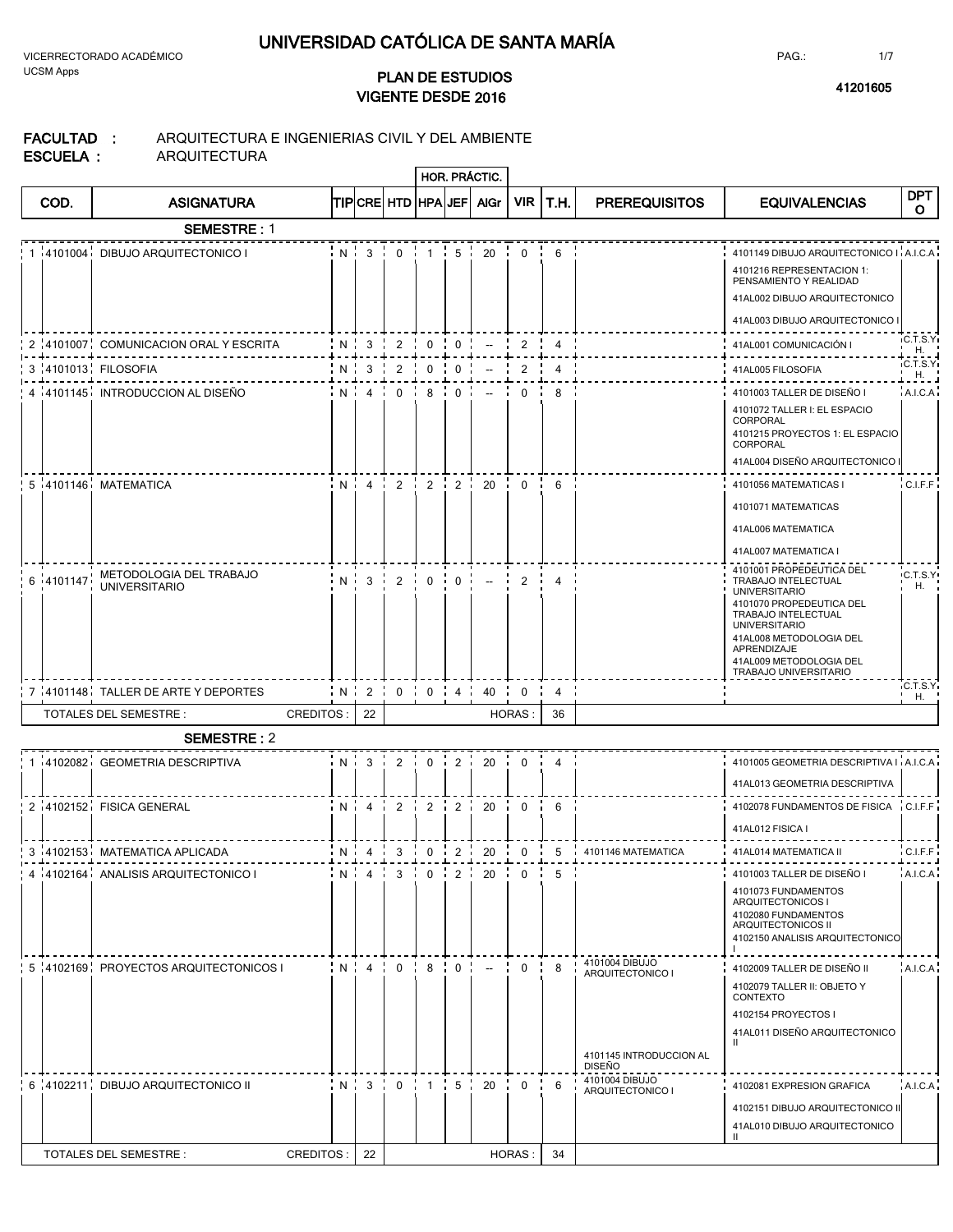### **2016 <sup>41201605</sup> VIGENTE DESDE PLAN DE ESTUDIOS**

PAG.:

#### **FACULTAD : ESCUELA :** ARQUITECTURA E INGENIERIAS CIVIL Y DEL AMBIENTE ARQUITECTURA

|      |                                                                         |            |  |      | HOR. PRÁCTIC.                                                               |            |               |                                        |                                                          |                       |
|------|-------------------------------------------------------------------------|------------|--|------|-----------------------------------------------------------------------------|------------|---------------|----------------------------------------|----------------------------------------------------------|-----------------------|
| COD. | <b>ASIGNATURA</b>                                                       |            |  |      | <b>TIPICRE HTD HPAUEFL AGr</b>                                              | <b>VIR</b> | T.H.          | <b>PREREQUISITOS</b>                   | <b>EQUIVALENCIAS</b>                                     | DPT I<br>$\mathbf{O}$ |
|      | <b>SEMESTRE: 3</b>                                                      |            |  |      |                                                                             |            |               |                                        |                                                          |                       |
|      | 1 4103155 ANALISIS ARQUITECTONICO II                                    |            |  |      | 20                                                                          | 0          |               | 4102164 ANALISIS<br>ARQUITECTONICO I   | 4103086 FUNDAMENTOS<br>ARQUITECTONICOS III               | A.I.C.A               |
|      | 2 4103156 DIBUJO TECNICO ARQUITECTONICO                                 | $:N$ 4 $1$ |  |      | $0$ $6$ $1$ 20                                                              | $\Omega$   |               | 4102211 DIBUJO<br>ARQUITECTONICO II    | 4102010 DIBUJO ARQUITECTONICO II, A.I.C.A.               |                       |
|      |                                                                         |            |  |      |                                                                             |            |               |                                        | 4103088 DIBUJO TECNICO<br>ARQUITECTONICO                 |                       |
|      | 3 4103157 ESTADISTICA Y PROBABILIDADES                                  |            |  |      | 1 N 4 4 2 2 2 2 2 2 2 1                                                     | $\Omega$   | 6             | 4102153 MATEMATICA<br><b>APLICADA</b>  | 4103139 ESTADISTICA                                      | $C_{LFF}$             |
|      | $4,4103158$ , ESTATICA Y RESISTENCIA DE MATERIALES, N $4, 4, 3, \ldots$ |            |  | 0:2: | 20                                                                          |            |               | 4102152 FISICA GENERAL                 | 4103084 ESTATICA Y RESISTENCIA<br>DE MATERIALES          | A.I.C.A               |
|      |                                                                         |            |  |      |                                                                             |            |               |                                        | 41AL016 DISEÑO ESTRUCTURAL I                             |                       |
|      |                                                                         |            |  |      |                                                                             |            |               |                                        | 41AL017 ESTRUCTURAS I                                    |                       |
|      |                                                                         |            |  |      |                                                                             |            |               | 4102153 MATEMATICA<br>APLICADA         |                                                          |                       |
|      | 5 4103159 HISTORIA DE LA ARQUITECTURA I                                 |            |  |      | $ N $ 3 $ 2$ $ 2$ $ 0$ $ $ $ 2$ $ 0$ $ 4$ $ $                               |            |               |                                        | 4103014 ARQUITECTURA CLASICA                             | A <sub>LCA</sub>      |
|      |                                                                         |            |  |      |                                                                             |            |               |                                        | 4103087 HISTORIA DEL HABITAT I                           |                       |
|      |                                                                         |            |  |      |                                                                             |            |               |                                        | 41AL018 HISTORIA Y TEORIA DE LA<br><b>ARQUITECTURA I</b> |                       |
|      |                                                                         |            |  |      |                                                                             |            |               |                                        | 41AL019 TEORIA E HISTORIA DE LA<br><b>ARQUITECTURA I</b> |                       |
|      | 6 4103161 PROYECTOS ARQUITECTONICOS II                                  |            |  |      | $1 \times 1 \times 4 \times 0 \times 8 \times 0 \times 1 \times 1 \times 0$ |            | <b>I</b><br>8 | 4101004 DIBUJO<br>ARQUITECTONICO I     | 4103015 TALLER DE DISEÑO III                             | A.I.C.A               |
|      |                                                                         |            |  |      |                                                                             |            |               |                                        | 4103085 TALLER III: HABITABILIDAD<br>Y EMPLAZAMIENTO     |                       |
|      |                                                                         |            |  |      |                                                                             |            |               |                                        | 41AL015 DISEÑO ARQUITECTONICO<br>Ш                       |                       |
|      |                                                                         |            |  |      |                                                                             |            |               | 4102169 PROYECTOS<br>ARQUITECTONICOS I |                                                          |                       |
|      | <b>TOTALES DEL SEMESTRE:</b><br>CREDITOS:                               | 22         |  |      |                                                                             | HORAS:     | 34            |                                        |                                                          |                       |

2/7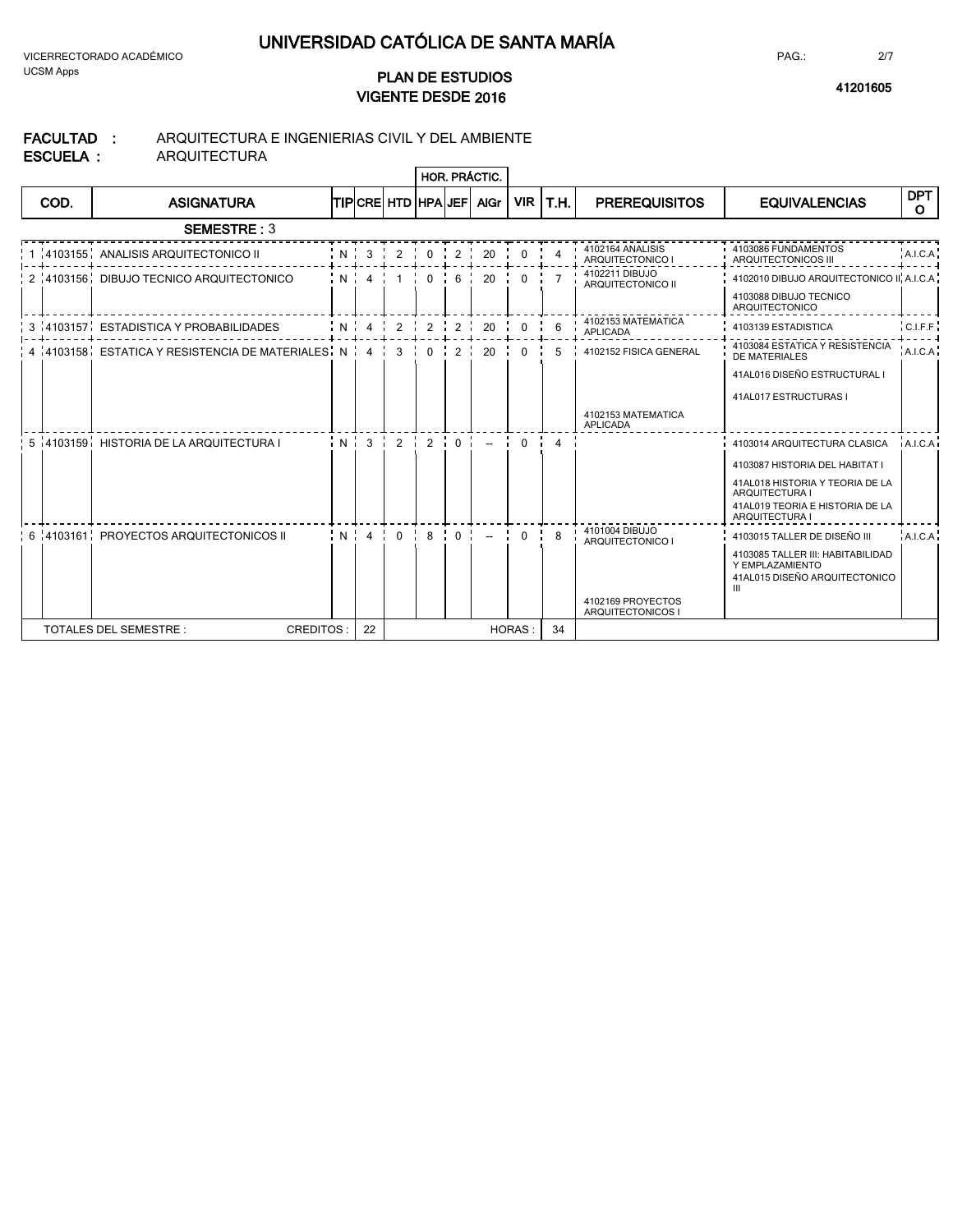**2016 <sup>41201605</sup> VIGENTE DESDE PLAN DE ESTUDIOS**

 $\overline{a}$ 

PAG.:

#### **FACULTAD :** ARQUITECTURA E INGENIERIAS CIVIL Y DEL AMBIENTE

|  | ESCUELA : |  |
|--|-----------|--|

ARQUITECTURA

|      |                                            |                        |                |              |                             | <b>HOR. PRÁCTIC.</b>     |               |                |                                                                                    |                                                                                                                                                                                         |                       |
|------|--------------------------------------------|------------------------|----------------|--------------|-----------------------------|--------------------------|---------------|----------------|------------------------------------------------------------------------------------|-----------------------------------------------------------------------------------------------------------------------------------------------------------------------------------------|-----------------------|
| COD. | <b>ASIGNATURA</b>                          | TIP CRE  HTD   HPA JEF |                |              |                             | <b>AlGr</b>              |               | VIR T.H.       | <b>PREREQUISITOS</b>                                                               | <b>EQUIVALENCIAS</b>                                                                                                                                                                    | <b>DPT</b><br>O       |
|      | <b>SEMESTRE: 4</b>                         |                        |                |              |                             |                          |               |                |                                                                                    |                                                                                                                                                                                         |                       |
|      | 1 4104095 PROCESOS CONSTRUCTIVOS           | $N \cdot 3$            | 2 <sub>i</sub> |              |                             | $0 \t1 \t2 \t20$         | $\mathbf 0$   | 4              |                                                                                    | 4105027 PROCEDIMIENTOS<br><b>CONSTRUCTIVOS I</b><br>4105095 PROCESOS<br>CONSTRUCTIVOS I<br>41AL020 CONSTRUCCION I<br>41AL025 SISTEMAS                                                   | A.I.C.A               |
|      | 2 4104170 ANALISIS ARQUITECTONICO III      | $N \cdot 3$            | 2              | $0 \quad$    | 2 <sub>i</sub>              | 20                       | $\mathbf 0$   | 4              | 4103155 ANALISIS<br>ARQUITECTONICO II                                              | <b>CONSTRUCTIVOS</b><br>4104092 FUNDAMENTOS                                                                                                                                             | A.I.C.A               |
|      | 3 4104171 DESARROLLO DE LA PERSONALIDAD    | $N$ $3$ $2$            |                |              | $0 \cdot 0 \cdot$           | $\overline{\phantom{a}}$ | 2             | 4              |                                                                                    | ARQUITECTONICOS IV<br>4101002 DESARROLLO HUMANO                                                                                                                                         | C.T.S.Yi              |
|      |                                            |                        |                |              |                             |                          |               |                |                                                                                    | 4102076 DESARROLLO HUMANO                                                                                                                                                               | Η.                    |
|      | 4 4104172 HISTORIA DE LA ARQUITECTURA II   |                        |                |              |                             | $N:3:2:2:0:-$            | $\mathbf{0}$  | $\overline{4}$ | 4103159 HISTORIA DE LA                                                             | 41AL023 ETICA Y MORAL<br>4104019 ARQUITECTURA MODERNA A.I.C.A                                                                                                                           |                       |
|      |                                            |                        |                |              |                             |                          |               |                | ARQUITECTURA I                                                                     | 4104093 HISTORIA DEL HABITAT II<br>41AL024 HISTORIA Y TEORIA DE LA<br>ARQUITECTURA II<br>41AL027 TEORIA E HISTORIA DE LA<br>ARQUITECTURA II                                             |                       |
|      | 5 4104174 PROYECTOS ARQUITECTONICOS III    | $N$ $4$ $0$ $1$        |                |              | 80.                         | $\sim$                   | $\Omega$      | 8              | 4103155 ANALISIS<br>ARQUITECTONICO II<br>4103161 PROYECTOS<br>ARQUITECTONICOS II   | 4104020 TALLER DE DISEÑO IV<br>4104091 TALLER IV: ESPACIO,<br><b>FUNCION Y FORMA</b>                                                                                                    | A.I.C.A               |
|      | 6 4104175 SISTEMAS DE ESTRUCTURAS I        | $N$ $3$ $2$            |                | $\mathbf{0}$ | 2                           | 20                       | $\mathbf 0$   | $\overline{4}$ | 4102153 MATEMATICA<br><b>APLICADA</b>                                              | 4103018 ESTRUCTURAS I                                                                                                                                                                   | A.I.C.A               |
|      |                                            |                        |                |              |                             |                          |               |                |                                                                                    | 4104090 ESTRUCTURAS CON<br>ALBAÑILERIA Y CONCRETO<br>41AL021 DISEÑO ESTRUCTURAL II<br>41AL022 ESTRUCTURAS II                                                                            |                       |
|      | 7 4104176 TECNOLOGIAS BIOCLIMATICAS I      | $N$ $3$ $1$            | $\overline{2}$ |              | $0 \cdot 2 \cdot$           | 20                       | $\mathbf 0$   | 4              | 4102152 FISICA GENERAL                                                             | 4105029 ACONDICIONAMIENTO<br>AMBIENTAL<br>4107109 ACONDICIONAMIENTO<br>AMBIENTAL I<br>41AL026 TECNOLOGIA DEL<br>ACONDICIONAMIENTO AMBIENTAL                                             | A.I.C.A.              |
|      | TOTALES DEL SEMESTRE :<br><b>CREDITOS:</b> | 22                     |                |              |                             |                          | <b>HORAS:</b> | 32             |                                                                                    |                                                                                                                                                                                         |                       |
|      | <b>SEMESTRE: 5</b>                         |                        |                |              |                             |                          |               |                |                                                                                    |                                                                                                                                                                                         |                       |
|      | 1 4105043 DOCTRINA SOCIAL DE LA IGLESIA    | $N \cdot 3$            | $2 \cdot$      |              | $0 \quad 0 \quad 0 \quad 1$ | $\sim$                   | $2 \cdot$     | 4              |                                                                                    | 4108043 DOCTRINA SOCIAL DE LA<br><b>IGLESIA</b><br>4110125 DOCTRINA SOCIAL DE LA<br><b>IGLESIA</b>                                                                                      | <b>IC.T.S.Y</b><br>Η. |
|      | 2 4105101 PROCESOS CONSTRUCTIVOS II        |                        |                |              |                             |                          |               |                | N   3   2   0   2   20   0   4   4104095 PROCESOS<br>CONSTRUCTIVOS I               | 4106035 PROCEDIMIENTOS<br><b>CONSTRUCTIVOS II</b><br>4106101 PROCESOS<br><b>CONSTRUCTIVOS II</b>                                                                                        | A.I.C.A               |
|      | 3 4105200 ANALISIS ARQUITECTONICO IV       | $N \mid 3$             | $\overline{2}$ | $\mathbf 0$  | $\overline{2}$              | 20                       | 0             | $\overline{4}$ | 4104170 ANALISIS<br>ARQUITECTONICO III                                             | 4105098 FUNDAMENTOS<br>ARQUITECTONICOS V                                                                                                                                                | A.I.C.A               |
|      | 4 :4105201 HISTORIA DE LA ARQUITECTURA III | $N \cdot 3$            | 2              | $2 - i$      | $\Omega$                    | $\overline{\phantom{a}}$ | 0             | 4              | 4104172 HISTORIA DE LA<br>ARQUITECTURA II                                          | 4104019 ARQUITECTURA MODERNA A.I.C.A.<br>4105099 HISTORIA DEL HABITAT III<br>41AL028 HISTORIA Y TEORIA DE LA<br>ARQUITECTURA III<br>41AL029 TEORIA E HISTORIA DE LA<br>ARQUITECTURA III |                       |
|      | 5 4105202 PROYECTOS ARQUITECTONICOS IV     | $N + 4$                | $0 \cdot$      |              | $8 \cdot 0 \cdot$           | $\overline{\phantom{a}}$ | $\mathbf 0$   | 8              | 4104170 ANALISIS<br>ARQUITECTONICO III<br>4104174 PROYECTOS<br>ARQUITECTONICOS III | 4105026 TALLER DE DISEÑO V<br>4105097 TALLER V: ARQUITECTURA<br>Y ECOTECNIAS                                                                                                            | A.I.C.A               |
|      | 6 4105203 SISTEMAS DE ESTRUCTURAS II       | N:3:2:                 |                |              |                             | $0$ $1$ $2$ $1$ $20$     | $\mathbf 0$   | $\overline{4}$ | 4104175 SISTEMAS DE<br><b>ESTRUCTURAS1</b>                                         | 4104023 ESTRUCTURAS II<br>4105096 ESTRUCTURAS DE ACERO,<br>MADERA Y NO CONVENCIONALES                                                                                                   | A.I.C.A               |
|      | 7 4105204 TECNOLOGIAS BIOCLIMATICAS II     | N 3                    | $\overline{2}$ |              | $0 \t{1}2$                  | 20                       | $\mathbf 0$   | $\overline{4}$ | 4104176 TECNOLOGIAS<br><b>BIOCLIMATICAS I</b>                                      | 4108115 ACONDICIONAMIENTO<br>AMBIENTAL II                                                                                                                                               | A.I.C.A               |
|      | CREDITOS:<br>TOTALES DEL SEMESTRE :        | 22                     |                |              |                             |                          | HORAS:        | 32             |                                                                                    |                                                                                                                                                                                         |                       |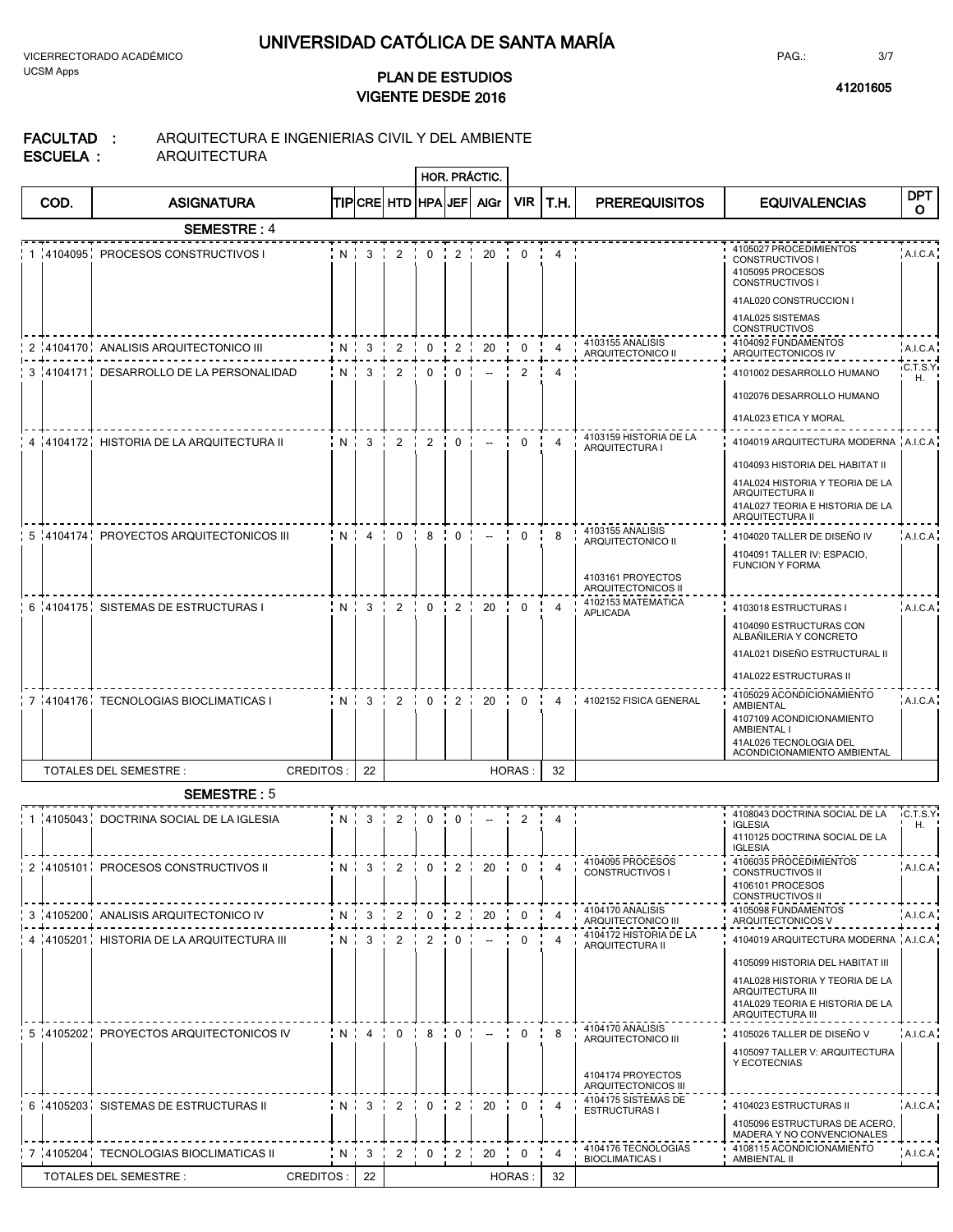VICERRECTORADO ACADÉMICO UCSM Apps

## **2016 <sup>41201605</sup> VIGENTE DESDE PLAN DE ESTUDIOS**

PAG.:

### **FACULTAD :** ARQUITECTURA E INGENIERIAS CIVIL Y DEL AMBIENTE **QUITECTURA**

|                              | AL 14 |
|------------------------------|-------|
| ESCUELA :<br>AR <sub>C</sub> |       |

|   |            |                                                             |       |                |                         |                                                  |                 | HOR. PRÁCTIC.            |                |                       |                                                                                |                                                                                                                                                             |                       |
|---|------------|-------------------------------------------------------------|-------|----------------|-------------------------|--------------------------------------------------|-----------------|--------------------------|----------------|-----------------------|--------------------------------------------------------------------------------|-------------------------------------------------------------------------------------------------------------------------------------------------------------|-----------------------|
|   | COD.       | <b>ASIGNATURA</b>                                           |       |                | <b>TIPICRE HTD</b>      | <b>HPA</b>                                       | JEF             | <b>AIGr</b>              | <b>VIR</b>     | T.H.                  | <b>PREREQUISITOS</b>                                                           | <b>EQUIVALENCIAS</b>                                                                                                                                        | <b>DPT</b><br>$\circ$ |
|   |            | <b>SEMESTRE: 6</b>                                          |       |                |                         |                                                  |                 |                          |                |                       |                                                                                |                                                                                                                                                             |                       |
|   |            | 1 4106108 PROCESOS CONSTRUCTIVOS III                        |       | $N$ $3$ $1$    | $\overline{2}$          |                                                  | $0 \t2$         | 20                       | $\Omega$       | 4                     | 4105101 PROCESOS<br><b>CONSTRUCTIVOS II</b>                                    | 4106035 PROCEDIMIENTOS<br>CONSTRUCTIVOS II<br>4106101 PROCESOS<br>CONSTRUCTIVOS II                                                                          | A.I.C.A               |
|   |            | 2 4106205 ANALISIS ARQUITECTONICO V                         | N     | $\mathbf{3}$   | 2                       | $\mathbf 0$                                      | $\frac{1}{2}$   | 20                       | $\mathbf 0$    | $\overline{4}$        | 4105200 ANALISIS<br>ARQUITECTONICO IV                                          | 4106104 TEORIA DEL URBANISMO I                                                                                                                              | A.I.C.A               |
|   | 3 !4106206 | HISTORIA DE LA ARQUITECTURA PERUANA,<br>Y LATINOAMERICANA I | N     | 3              | $\overline{2}$          | 2                                                | $\mathbf 0$     | $\overline{\phantom{a}}$ | $\mathbf{0}$   | 4                     | 4105201 HISTORIA DE LA<br><b>ARQUITECTURA III</b>                              | 4106032 ARQUITECTURA PERUANA<br>Y LATINOAMERICANA I<br>4106105 HISTORIA DE LA<br>ARQUITECTURA Y URBANISMO EN<br>EL PERU I<br>41AL030 ARQUITECTURA PERUANA   | A.I.C.A               |
|   |            | 4 4106207 INSTALACIONES EN EDIFICACIONES                    |       | $N1$ 3 $22$    |                         | $\frac{1}{2}$ 0 $\frac{1}{2}$ 2 $\frac{1}{2}$ 20 |                 |                          | $\Omega$       | $\overline{4}$        |                                                                                | 4107041 INSTALACIONES I                                                                                                                                     | A.I.C.A               |
|   |            |                                                             |       |                |                         |                                                  |                 |                          |                |                       |                                                                                | 4108114 INSTALACIONES DE<br><b>FLUIDOS</b>                                                                                                                  |                       |
|   |            | 5 4106208 PROYECTOS ARQUITECTONICOS V                       |       | N:5            | $\overline{\mathbf{0}}$ |                                                  | 10:0:           | $\overline{\phantom{a}}$ | $\mathbf 0$    | 10                    | 4105200 ANALISIS<br>ARQUITECTONICO IV                                          | 4106034 TALLER DE DISEÑO VI                                                                                                                                 | A.I.C.A               |
|   |            |                                                             |       |                |                         |                                                  |                 |                          |                |                       | 4105202 PROYECTOS<br>ARQUITECTONICOS IV                                        | 4106103 TALLER VI: ARQUITECTURA<br>Y PERTENENCIA                                                                                                            |                       |
|   |            | 6 4106209 REALIDAD NACIONAL Y CIUDADANIA                    | N     | $\mathbf{3}$   | $\overline{2}$          | $\Omega$                                         | $\frac{1}{1}$ 0 | $\overline{a}$           | $\overline{2}$ | $\overline{4}$        |                                                                                | 4106106 PRINCIPIOS DE ECONOMIA C.T.S.Y<br>Y REALIDAD NACIONAL                                                                                               | Η.                    |
|   |            | TOTALES DEL SEMESTRE :<br><b>CREDITOS:</b>                  |       | 20             |                         |                                                  |                 |                          | <b>HORAS</b>   | 30                    |                                                                                |                                                                                                                                                             |                       |
|   |            | <b>SEMESTRE: 7</b>                                          |       |                |                         |                                                  |                 |                          |                |                       |                                                                                |                                                                                                                                                             |                       |
|   |            | 1 4107069 DETALLES CONSTRUCTIVOS                            | E     | 3              | 2                       | $\mathbf{0}$                                     | $\overline{2}$  | 15                       | $\mathbf 0$    | 4                     | 100 Creditos Aprobados                                                         |                                                                                                                                                             | A.I.C.A               |
| 2 |            | 4107178 ECO-ARQUITECTURA I                                  | N     | 3              | 2                       | $\overline{2}$                                   | $\mathbf 0$     |                          | 0              | $\overline{4}$        |                                                                                | 4102077 ECOLOGIA Y<br>ARQUITECTURA                                                                                                                          | A.I.C.A               |
|   |            | 3 4107179 GESTION DE PROYECTOS                              | N     | 3              | $\overline{c}$          | 0                                                | 0               |                          | $\overline{2}$ | 4                     |                                                                                | 4109124 EMPRESAS<br>CONSTRUCTORAS E INMOBILIARIAS                                                                                                           | A.I.C.A               |
|   | 4 4107180  | HISTORIA DE LA ARQUITECTURA PERUANA<br>Y LATINOAMERICANA II | N     | 3              | $\overline{c}$          | 2                                                | $\Omega$        |                          | $\Omega$       | 4                     | 4106206 HISTORIA DE LA<br>ARQUITECTURA PERUANA Y<br>LATINOAMERICANA I          | 4107038 ARQUITECTURA PERUANA<br>Y LATINOAMERICANA II<br>4107112 HISTORIA DE LA<br>ARQUITECTURA Y URBANISMO EN<br>EL PERU II<br>41AL031 ARQUITECTURA PERUANA | A.I.C.A               |
|   |            | 5 4107181 PROYECTOS ARQUITECTONICOS VI                      | $N$ : | 5              | $\overline{0}$          |                                                  | 10:0:           | $\sim$                   | $\Omega$       | 10                    | 4106205 ANALISIS<br>ARQUITECTONICO V<br>4106208 PROYECTOS<br>ARQUITECTONICOS V | 4107040 TALLER DE DISEÑO VII<br>4107110 TALLER VII:<br>ARQUITECTURA. ESPACIO PUBLICO<br>Y CIUDAD                                                            | A.I.C.A               |
| 6 | :4107182   | SEMINARIO DE ARTE CONTEMPORANEO<br>EN EL PERU               | $E$ . | .3.            | 2                       | $\Omega$                                         | 2               | 20                       | $\Omega$       | $\mathcal{A}_{\cdot}$ | 100 Creditos Aprobados                                                         |                                                                                                                                                             | A.I.C.A               |
|   |            | 7 4107210 ANALISIS URBANO I                                 | N i   | $\overline{4}$ | 3                       | $\mathbf{0}$                                     | 2 i             | 20                       | $\mathbf 0$    | 5                     | 4106205 ANALISIS<br>ARQUITECTONICO V                                           | 4106033 PLANEAMIENTO URBANO I A.I.C.A<br>4107111 TEORIA DEL URBANISMO II<br>41AL032 INTRODUCCION AL<br><b>URBANISMO</b>                                     |                       |
|   |            | <b>TOTALES DEL SEMESTRE:</b><br><b>CREDITOS:</b>            |       | 21             |                         |                                                  |                 |                          | HORAS:         | 31                    |                                                                                |                                                                                                                                                             |                       |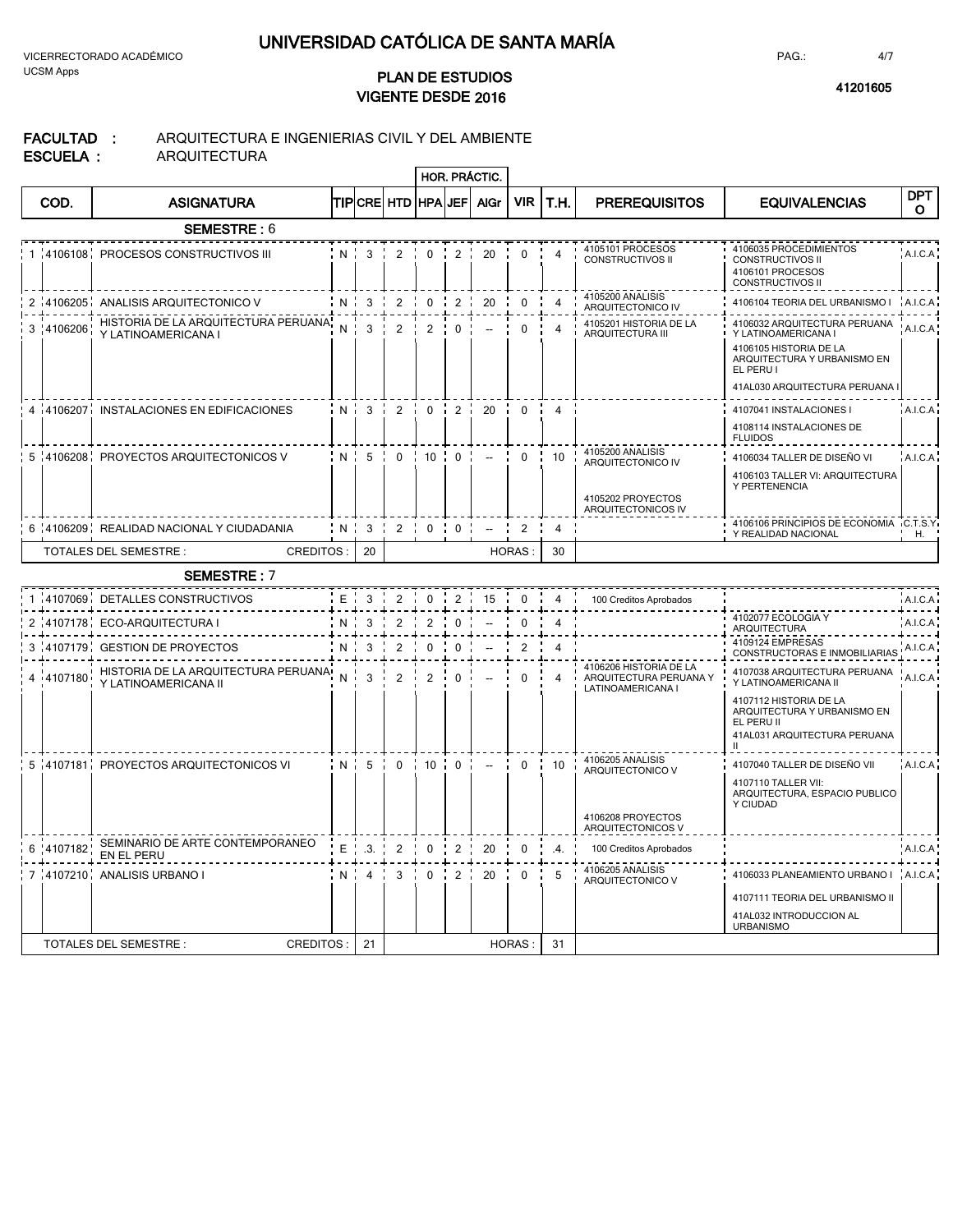VICERRECTORADO ACADÉMICO UCSM Apps

## **2016 <sup>41201605</sup> VIGENTE DESDE PLAN DE ESTUDIOS**

PAG.:

#### **FACULTAD :** ARQUITECTURA E INGENIERIAS CIVIL Y DEL AMBIENTE

| ESCUELA |  |
|---------|--|
|         |  |

ARQUITECTURA

|             |                                                    |     |                |                          |                |                | HOR. PRÁCTIC.                                                                      |               |                  |                                                                                                  |                                                                                               |                 |
|-------------|----------------------------------------------------|-----|----------------|--------------------------|----------------|----------------|------------------------------------------------------------------------------------|---------------|------------------|--------------------------------------------------------------------------------------------------|-----------------------------------------------------------------------------------------------|-----------------|
| COD.        | <b>ASIGNATURA</b>                                  |     |                | TIPICRE  HTD   HPA   JEF |                |                | <b>AIGr</b>                                                                        | <b>VIR</b>    | T.H.             | <b>PREREQUISITOS</b>                                                                             | <b>EQUIVALENCIAS</b>                                                                          | <b>DPT</b><br>O |
|             | <b>SEMESTRE: 8</b>                                 |     |                |                          |                |                |                                                                                    |               |                  |                                                                                                  |                                                                                               |                 |
|             | 1 4108183 ANALISIS URBANO II                       |     | $N$ $4$        | 3                        |                |                | $0 \t{1} 2 \t{1} 20$                                                               | $\mathbf{0}$  | 5 <sup>5</sup>   | i 4107210 ANALISIS URBANO I                                                                      | 4107039 PLANEAMIENTO URBANO II                                                                | A.I.C.A         |
|             |                                                    |     |                |                          |                |                |                                                                                    |               |                  |                                                                                                  | 4108117 TEORIA DEL URBANISMO III                                                              |                 |
|             |                                                    |     |                |                          |                |                |                                                                                    |               |                  |                                                                                                  | 41AL033 DISEÑO URBANO                                                                         |                 |
|             | 2 4108184 DIRECCION DE OBRA                        | E i | $\mathbf{3}$   | $\overline{2}$           | $0 \div 2$     |                | 20                                                                                 | $\mathbf 0$   | $\overline{4}$   | 110 Creditos Aprobados                                                                           |                                                                                               | A.I.C.A         |
|             | 3 4108185 ECO-ARQUITECTURA II                      | N : | 3              | 2                        | 2              | 0              |                                                                                    | 0             | $\overline{4}$   | 4107178 ECO-ARQUITECTURA                                                                         |                                                                                               | A.I.C.A         |
|             | 4 4108186 METRADOS                                 | Ni  | -3             | 2                        | $\mathbf{0}$   | 2              | 20                                                                                 | $\mathbf 0$   | $\overline{4}$   | 4106108 PROCESOS<br><b>CONSTRUCTIVOS III</b><br>4106207 INSTALACIONES EN<br><b>EDIFICACIONES</b> | 4108113 PRESUPUESTOS Y<br>PROGRAMACION DE OBRAS                                               | A.I.C.A         |
|             | 5 4108187 PROYECTOS ARQUITECTONICOS VII            |     | $N$ $6$        | $\mathbf{0}$             | 12:0:          |                | $\sim$                                                                             | $\mathbf{0}$  | $\frac{1}{1}$ 12 | 4107181 PROYECTOS<br>ARQUITECTONICOS VI                                                          | 4108045 TALLER DE DISEÑO VIII                                                                 | A.I.C.A         |
|             |                                                    |     |                |                          |                |                |                                                                                    |               |                  | 4107210 ANALISIS URBANO I                                                                        | 4108116 TALLER VIII:<br>ARQUITECTURA Y PAISAJE                                                |                 |
| 6 .4108188  | TEORIA Y CRITICA DE LA ARQUITECTURA                |     | $E$ $\cdot$ 3. | 2                        |                | $0$ $: 2$ $:$  |                                                                                    | $\mathbf 0$   |                  | 110 Creditos Aprobados                                                                           |                                                                                               |                 |
|             | LATINOAMERICA CONTEMPORANEA                        |     |                |                          |                |                | 20                                                                                 |               | .4.              |                                                                                                  |                                                                                               | A.I.C.A         |
|             | <b>CREDITOS:</b><br>TOTALES DEL SEMESTRE :         |     | 19             |                          |                |                |                                                                                    | <b>HORAS:</b> | 29               |                                                                                                  |                                                                                               |                 |
|             | <b>SEMESTRE: 9</b>                                 |     |                |                          |                |                |                                                                                    |               |                  |                                                                                                  |                                                                                               |                 |
|             | 4109054 PROGRAMACION DE OBRA                       |     | $N \cdot 3$    | $\overline{2}$           |                |                | $0$ $1$ $2$ $1$ $20$ $1$ $0$ $1$                                                   |               | $\overline{4}$   |                                                                                                  | 4110054 PROGRAMACION DE OBRA                                                                  | A.I.C.A         |
|             | 2 4109134 PAISAJISMO                               | N.  | 3              | 2                        | $\overline{2}$ | $\mathbf 0$    | $\overline{\phantom{a}}$                                                           | $\mathbf 0$   | $\overline{4}$   |                                                                                                  |                                                                                               | A.I.C.A         |
|             | 3 4109191 PROYECTOS ARQUITECTONICOS VIII           |     | $N$ 6          | $\mathbf 0$              | $12 \div 0$    |                | $\overline{\phantom{a}}$                                                           | $\mathbf 0$   | 12               | 4108187 PROYECTOS<br>ARQUITECTONICOS VII                                                         | 4109050 TALLER DE DISEÑO IX<br>4109122 TALLER IX: ARQUITECTURA,<br><b>CIUDAD Y TERRITORIO</b> | A.I.C.A         |
|             | 4 4109192 SEMINARIO DE ARQUITECTURA REGIONAL E 3 2 |     |                |                          |                | $0 \t 2 \t 1$  | 20                                                                                 |               | $0 \cdot 4$      | 110 Creditos Aprobados                                                                           |                                                                                               | A.I.C.A         |
|             | 5 4109193 SEMINARIO DE URBANISMO                   |     | $N$ 4 $\cdot$  | $\mathbf{3}$             | $0\quad$       | $2^{\circ}$    | 20                                                                                 | $\mathbf{0}$  | 5                |                                                                                                  | 4109049 PLANEAMIENTO URBANO IV A.I.C.A                                                        |                 |
|             |                                                    |     |                |                          |                |                |                                                                                    |               |                  |                                                                                                  | 4109123 TEORIA DEL URBANISMO IV                                                               |                 |
|             | 6 4109194 SUPERVISION DE OBRA                      |     | $E \cdot .3$ . | $\overline{2}$           | $0 \t12$       |                | 20                                                                                 | 0             | .4.              | 110 Creditos Aprobados                                                                           |                                                                                               | A.I.C.A         |
|             | <b>CREDITOS:</b><br>TOTALES DEL SEMESTRE :         |     | 19             |                          |                |                |                                                                                    | <b>HORAS:</b> | 29               |                                                                                                  |                                                                                               |                 |
|             | <b>SEMESTRE: 10</b>                                |     |                |                          |                |                |                                                                                    |               |                  |                                                                                                  |                                                                                               |                 |
|             | 1 4110195 EJERCICIO PROFESIONAL                    | N i | 4              | $\overline{2}$           | $\Omega$       | 4              | 20                                                                                 | $\Omega$      | 6                | 4107179 GESTION DE<br><b>PROYECTOS</b>                                                           | 4110128 PRACTICAS PRE-<br><b>PROFESIONALES</b>                                                | A.I.C.A         |
| i 4110196 i | <b>EMPRESAS CONSTRUCTORAS</b>                      | E   | 3              | $\overline{2}$           | $\mathbf 0$    | $\overline{2}$ | 20                                                                                 | 0             | $\overline{4}$   | 110 Creditos Aprobados                                                                           | 4110053 PROYECTOS DE INVERSION A.I.C.A                                                        |                 |
| 3 !4110197  | METODOS Y PROYECTOS DE                             | N ! | 5              | $\overline{2}$           | 0              | 6              | 10                                                                                 | 0             | 8                |                                                                                                  | 4107107 TEORIA DE LA                                                                          | A.I.C.A         |
|             | <b>INVESTIGACION</b>                               |     |                |                          |                |                |                                                                                    |               |                  |                                                                                                  | <b>INVESTIGACION</b><br>4110126 PLAN DE TESIS DE<br>ARQUITECTURA                              |                 |
|             | 4 4110198 PATRIMONIO EDIFICADO                     |     |                |                          |                |                | $E$ , $3$ , $1$ , $2$ , $1$ , $0$ , $1$ , $2$ , $1$ , $20$ , $1$ , $0$ , $1$ , $4$ |               |                  | 110 Creditos Aprobados                                                                           |                                                                                               | A.I.C.A         |
|             | 5 4110199 PROYECTO DE FIN DE CARRERA               |     |                |                          |                |                | $N:7:0:14:0:-1$                                                                    |               | $0 \t14$         | 4109191 PROYECTOS<br>ARQUITECTONICOS VIII                                                        | 4110052 TALLER DE DISEÑO X                                                                    | A.I.C.A         |
|             |                                                    |     |                |                          |                |                |                                                                                    |               |                  |                                                                                                  | 4110127 TALLER X: PROYECTO DE<br>FIN DE CARRERA                                               |                 |
|             |                                                    |     |                |                          |                |                |                                                                                    |               |                  |                                                                                                  | 4110141 TALLER DE DISEÑO X                                                                    |                 |
|             |                                                    |     |                |                          |                |                |                                                                                    |               |                  | 4109193 SEMINARIO DE<br><b>URBANISMO</b>                                                         |                                                                                               |                 |
|             | TOTALES DEL SEMESTRE :<br><b>CREDITOS:</b>         |     | 19             |                          |                |                |                                                                                    | <b>HORAS:</b> | 32               |                                                                                                  |                                                                                               |                 |
|             | <b>TOTALES GENERALES:</b>                          |     | 208            | 105                      | 122            | 94             | 765                                                                                | 319           |                  |                                                                                                  |                                                                                               |                 |

5/7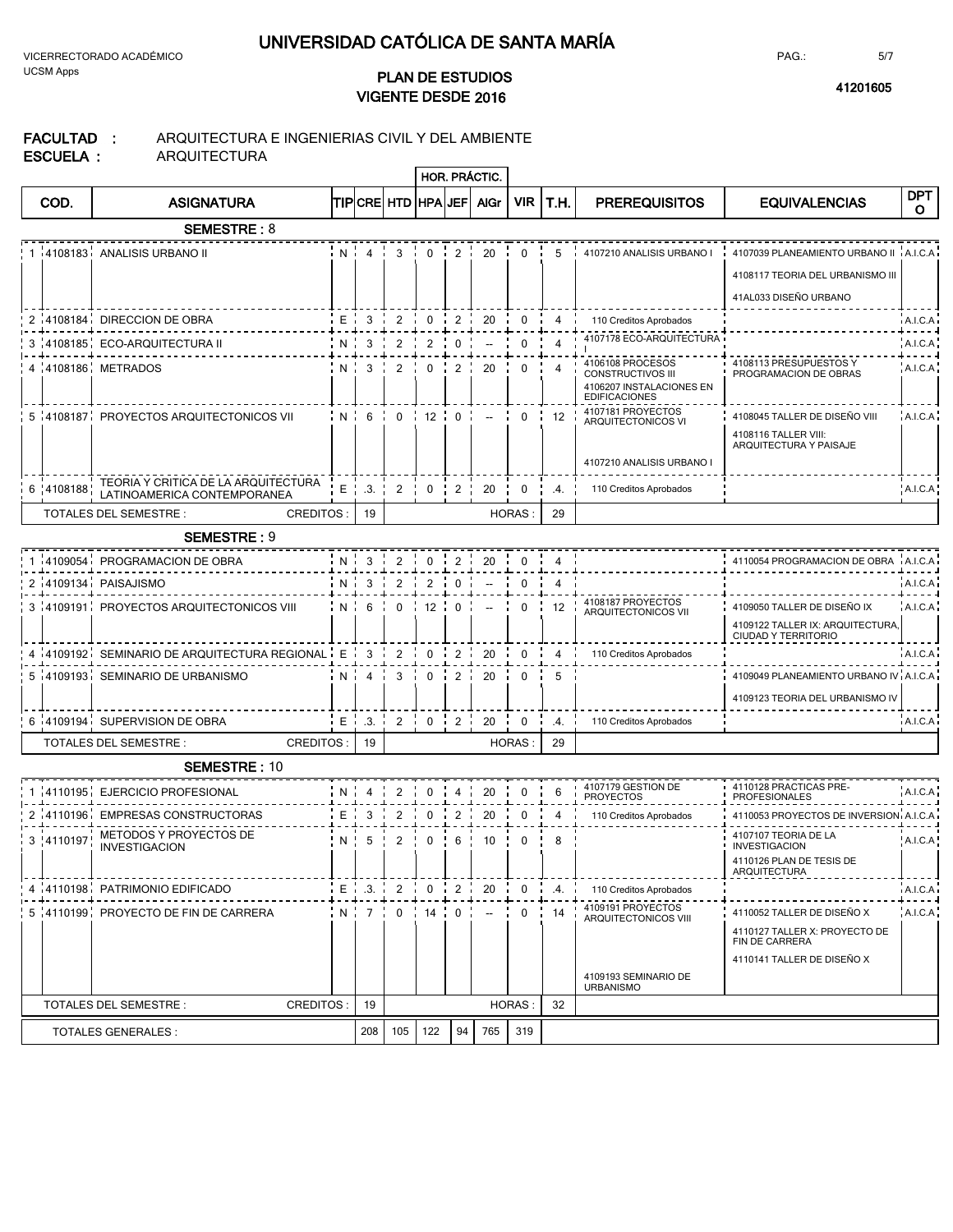VICERRECTORADO ACADÉMICO UCSM Apps

## **2016 VIGENTE DESDE PLAN DE ESTUDIOS**

 $\overline{a}$ 

#### **FACULTAD : ESCUELA :** ARQUITECTURA E INGENIERIAS CIVIL Y DEL AMBIENTE ARQUITECTURA

|      |                   |                |            | HOR.       |              | R. PRÁCTIC. |            |                |                      |                      |            |
|------|-------------------|----------------|------------|------------|--------------|-------------|------------|----------------|----------------------|----------------------|------------|
| COD. | <b>ASIGNATURA</b> | <b>TIPICRE</b> | utr<br>. . | <b>NOL</b> | <b>ALJEF</b> | <b>AlGr</b> | <b>VIR</b> | <b>TH</b><br>. | <b>PREREQUISITOS</b> | <b>EQUIVALENCIAS</b> | <b>DPT</b> |

6/7